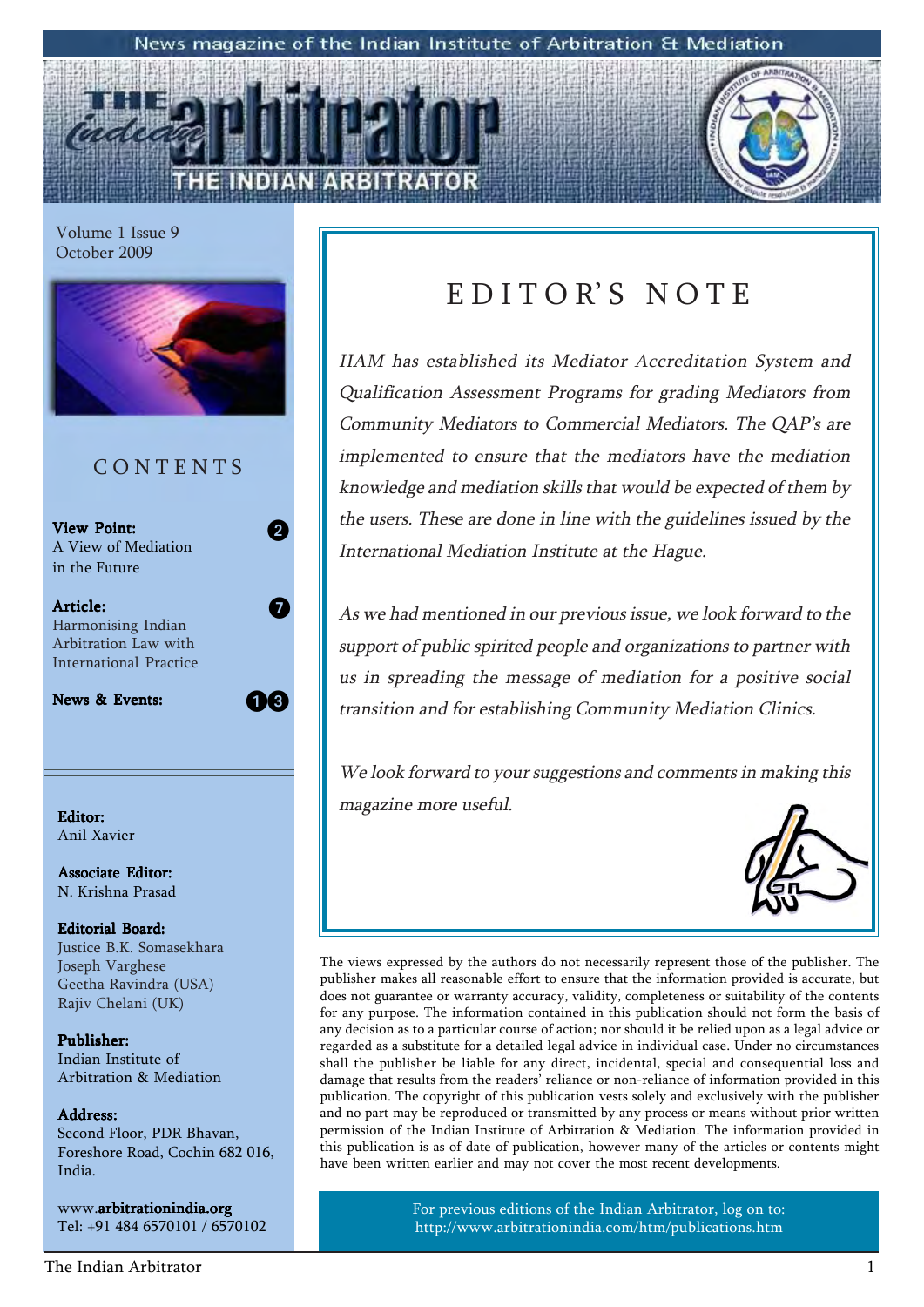#### ARTICLE - A View of Mediation in the Future



In thinking about the

future, we would be

our ability to adapt

remiss to not consider the

remarkable flexibility of

the mediation process and

mediation to new contexts

in new and creative ways

### A View of Mediation in the Future (Part 2)

: JAMES MELAMED

#### A Unique Mediation Quality for the Future: "Scalability"

**When I note the "scalability" of mediation, I mean one** thing, which is that mediation is the only leading dispute resolution process (consider adjudication, administrative hearing, arbitration, mediation) where "some measure" of assistance can be offered. We can offer you 20 minutes or 2 hours or 2 days of mediation . . . it is "scalable."

By contrast, if you are a court or agency and need to meet "due process" standards, one cannot offer "some measure of due process." And in arbitration, with the same adversarial model and disputants waiving their appeal rights, the stakes are often even greater. Severely expedited arbitration hearings are receiving harsh scrutiny in the marketplace these days. In contrast, with mediation, people don't complain when they come to a voluntary settlement.

In contrast to the process requirements, time demands and stress of due process and arbitration hearings, mediation is rather remarkably flexible. This was

brought home to me recently when I taught an advanced mediation course and I had "court facilitators" that mediated with families for about 20 minutes on average; court-connected parenting mediators who mediated for about 2 hours on average; private sector mediators who would deal with all issues in a divorce and meet with couples on average 8-10 hours, and "settlement judges" who would meet with just the attorneys (clients in hall) for 15-30 minutes "mediating" a result in anticipation of a scheduled trial the following week.

This and other experiences have come to make me realize that mediation is the one process where we can offer "some measure" of negotiation assistance  $-$  So, a community or court mediator may say: "We'd love to provide 10 to 20 hours of mediation, really whatever it takes for you to reach your best agreement, but, in our program, unfortunately, we can only offer an hour . . . so why don't we get going and see what the best is that we can do in an hour  $\ldots$ ." In part, this is a reminder of the underfunded nature of court, agency and community

mediation programs. Perhaps even more important for the future, note this remarkable time flexibility  $("scalability")$  of the mediation process.

The scalability and flexibility of mediation is also important in that assumptions about available mediation resources has a powerful impact on mediator style and strategy. Simply put, the shorter the presumed available time for mediation, the more directive the mediator and mediation program tend to be (to get the job done). If we have more time, or think about mediation time in different ways (for example more capably using the internet), we may also find that we

as mediators can be less directive and more facilitative in helping disputants lead their own problem-solving.

#### The Adaptability of Mediation Services

In thinking about the future, we would be remiss to not consider the remarkable flexibility of the mediation process and our ability to adapt mediation to new contexts in new and creative ways.

The Indian Arbitrator - View Point 2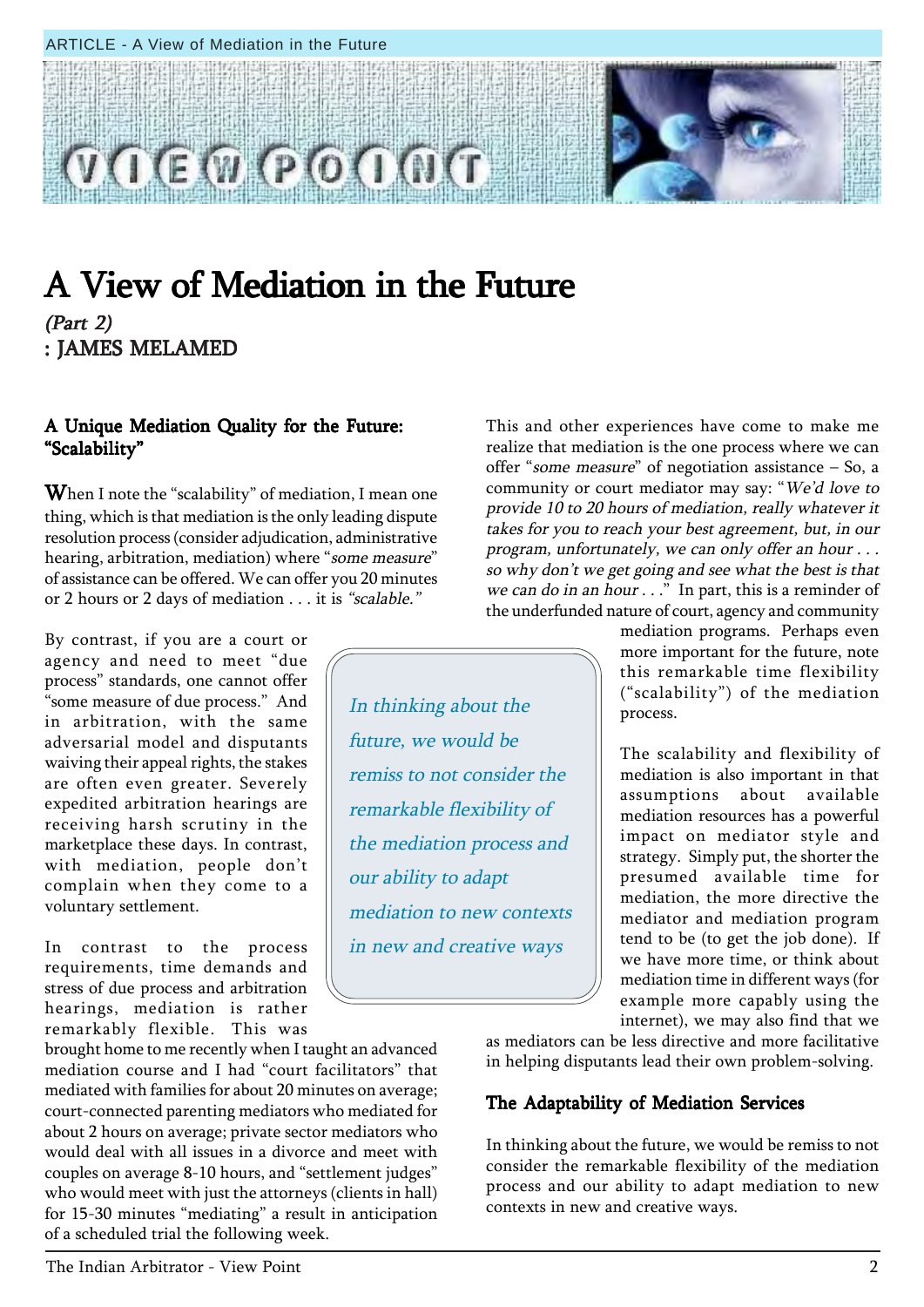#### ARTICLE - A View of Mediation in the Future

As an illustration, highly effective mass casualty claim mediation programs were developed in a short amount of time in response to hurricanes Katrina, Rita and Ike. This is now a working model and we can expect bigger and better "mass disaster mediation" programs in the future.

Somewhat similarly, with the housing and economic crisis, we have the emergence of "foreclosure mediation" programs. These programs are already established in approximately 20 states and the just completed U.S. Mayors Conference has called for foreclosure mediation in every state!

In these situations, because of the caseloads, cost and delay that would be involved, traditional legal and adversarial processes simply will not work. What is

needed is a measure of (sufficient) facilitative help and mediation has provided the answer.

As another example, we see the recent development of "Marital Mediation." Recognizing that conflict also exists even when couples decide to stay married, there is now a vibrant new service in the marketplace to provide couples with assistance in reaching and memorializing their agreements. And I would guess that mediation for ongoing "non-traditional" relationships can not be far behind. Through commonsense and increasing awareness, mediation is

We have long recognized the benefits of asynchronous communication in mediation. This is perhaps the biggest reason we caucus with participants. While we as mediator are synchronous with the individual party in caucus, the participants themselves are kept asynchronously at a distance.

back, it was courts and agencies, driven by efficiency and economy concerns, that have driven dispute resolution online. This began with online due process filings, motions and orders. The there was the swift move to "the paperless courthouse." Discovery in now done online except by online judicial order. Hearings are now fast-tracked by asynchronous online video. The reasons for requiring warm bodies to be brought down the courthouse are becoming fewer and fewer. Excess courtrooms are being used for daycare and jail cells.

Mediation has also changed, sometimes overnight. I remember that the way that I mediate divorce changed overnight with the emergence of an online state child support guideline center complete with child support calculator and "what if" abilities participants can easily use. Now, my first mission is to assist clients to find

this location and work through their own calculations. And there is now a rather remarkable online parenting plan center, including all of the statutes, regulations, information about developmentally appropriate parenting, model parenting plan provisions (a shared knowledge base of what has worked for others) and more. Overnight, the way that one reasonably and best mediates divorce changed.

Even today, without even thinking much about it, we commonly attach important documents to emails (draft provisions and agreements) for participants and attorney

spreading to nearly every nook and cranny of life.

#### Communication in the Future

Thanks for bearing with me to this point. If you have not jumped out of the boat yet, please do prepare to now get at least a little wet as we plunge over the edge. I try to wrap my head around future communication and mediation issues on a daily basis, yet I consistently fail and underestimate how much things are changing. So, I warn you that there is immediate and meaningful risk that we will now blow some of your mental circuits with the rest of this paper. You are hereby duly warned and advised to not continue.

You renegade! Come brothers and sisters into the future with me. Remarkably and paradoxically, as we now look review. Many of us already use the Word feature called "track changes," which is as effective a "one text document" technology as I can imagine. By using of email, attachments and track changes, we are all "online mediators" as we assist participants and advisers to be actively involved in the drafting process. And with Skype, we can discuss all these documents from the far reaches of the earth, with multiple participants, for free! Today!

There is also increasing recognition of the value of "asynchronous communication." Easier to understand perhaps is "synchronous communication," such as an in-person interview or phone call. Asynchronous communication (think email or leaving a voice message that you can edit) means that the listener or viewer is not present in real time so, bottom line, we don't have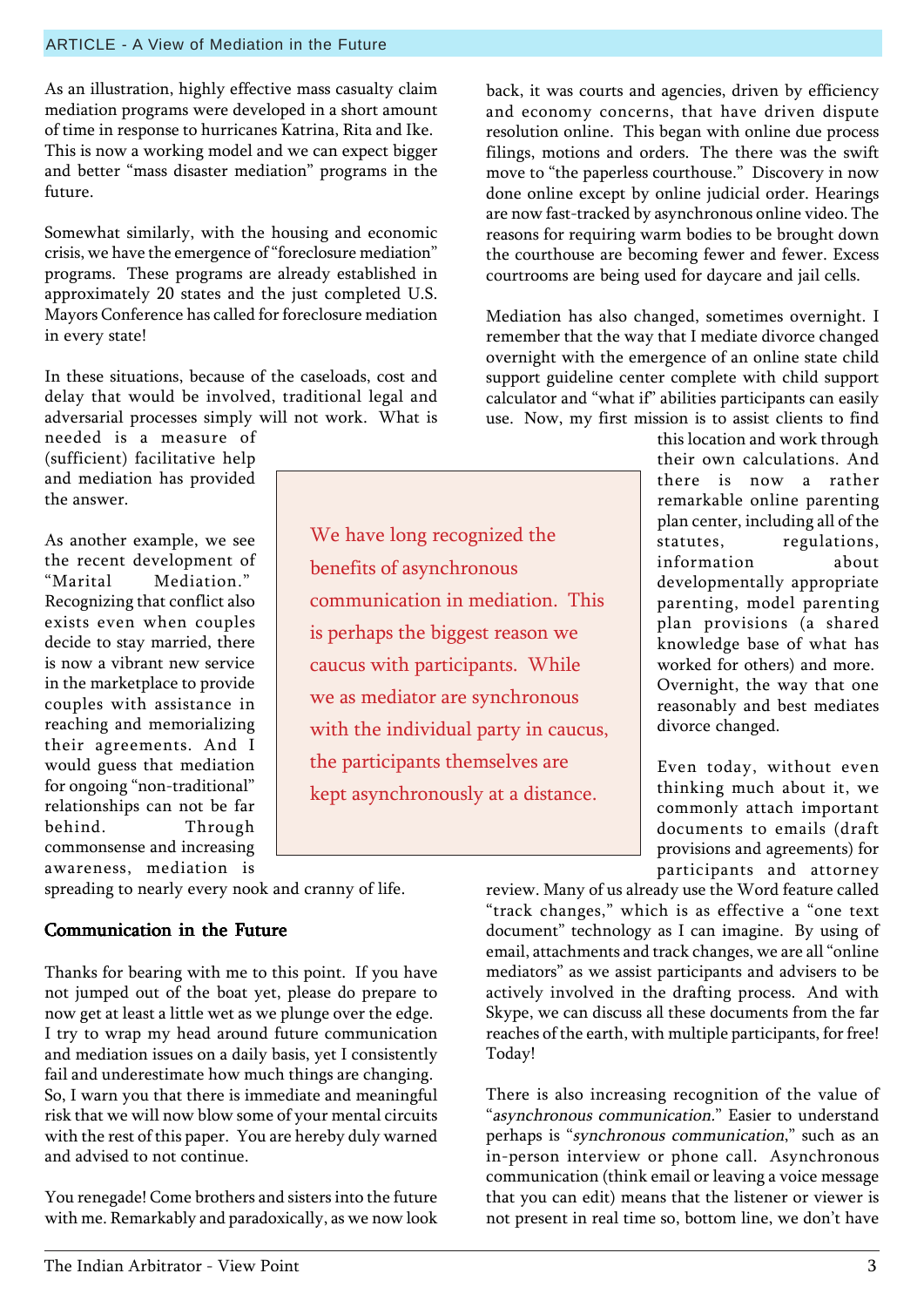to necessarily get our communication perfect the first time. We can edit our asynchronous messages until they are as good as they can be. We can re-record our voice message. We can size and crop our photo. We can tweak our texts and instant messages until they are as perfect as we can make them, and then hit the send button when "we are at our best."

We have long recognized the benefits of asynchronous communication in mediation. This is perhaps the biggest reason we caucus with participants. While we as mediator are synchronous with the individual party in caucus, the participants themselves (and their attorneys) are kept asynchronously at a distance. This allows us to better discuss with each side in private their next contribution to the overall negotiation discussions. Through caucus, we delay each side's offer or response until that communication is as highly crafted and as likely to succeed as possible. Asynchrony (think email, attachments, voice messages, web sites, texting, instant messaging) is the mediation industry's new best friend (our best new friend since the word processor). Asynchrony, allows everyone associated with the mediation, the mediator, participants and attorneys, to be at their best, as opposed to at their "first." Asynchrony allows us all to be more thoughtful, better informed and more effective in conflict resolution.

And Asynchrony and electronic communications may be what allows courts, agencies, private and community mediation to move beyond tense and expensive "single sit" crisis mediation hearings to more capable discussions over time.

For example, many participants in mediation really do not need their attorney there with them for 8 or 10 or 12 hours in a single day. If we can more wisely structure our mediation efforts, integrating both face-to-face dialogue and electronic communications, we can offer far better mediation and dispute resolution services at a far lower cost. My sense is that mediation will in time become as much an asynchronous process as a synchronous process and we will be freed from continuing worship of the single-sit mediation. Our goal should perhaps be to flexibly and capably integrate faceto-face and electronic communications to provide best overall negotiation support.

Also fascinating is how email addresses have become the most ubiquitous way of communicating. A person is far more likely to have an email address than a street address. Just ask any homeless person. Even the poorest of the poor will generally have a free yahoo or hotmail or gmail account. They can use library and other public web access to check their email, complete web information and to even have voice and video communication with the far reaches of the earth for free. So, in terms of communication with the masses, what used to be "the digital divide" has become our "least common denominator" for communicating with adults in our society.

In sum, meditative dispute resolution is about to take off in part because of the costs, delay and stresses of litigation; in part because of the risk and controversy over institutionalized arbitration; in part because of the empowering qualities of mediation (voluntary, complete decision-making, confidential); all supported by such qualities as scalability, adaptability, asynchrony and nearly all of us now being "on the same computer." These forces may combine to result in an explosion of mediation opportunities and also in the transformation of mediation communication and services.

#### Mediation In Your Pocket

Unbelievably, all of the communication options we have discussed above are already available to many dispute resolution users, surely "power users" (lawyers, judges, arbitrators, mediators). Even more remarkably, it is all now available in our pockets and purses.

While I don't want to get behind any particular product, and the marketplace is coming along quickly on new generations of "smartphones," let's use the iPhone as an example of how mediation services may come to be delivered in the future. The iPhone. OMG! If someone described the capacities of the iPhone to you 10 years ago, they would have been put away for sure.

So, all of those communication modalities we have talked about so far: text, image, audio, video, are now right in your pocket. Synchronous and asynchronous too. Of course. Phone, email, web, music, camera, photos, weather, calculator, instant message, calendar, notes, maps, timers, comnpass, skype, video, twitter revolutions and all . . . EVERYTHING and expanding. If all this ever gets scary, just do the "Around Me Appî on the iPhone and the phone will tell you what is around you (it can see better than you). And if you lose the phone, you can now go to your "cloud web site" and have the phone tell you exactly where it is.

Further, whereas a phone number used to be to a physical place, a phone number is now, most commonly, to a person (more accurately their pocket or purse). This "personalization of phone numbers" will surely change how we mediate. It already has. We can now text the client to see if this is a good time to talk. Or we can text and say we have just sent an email with an attachment and links for them to review. And all this is happening 365/24/7 on a global basis.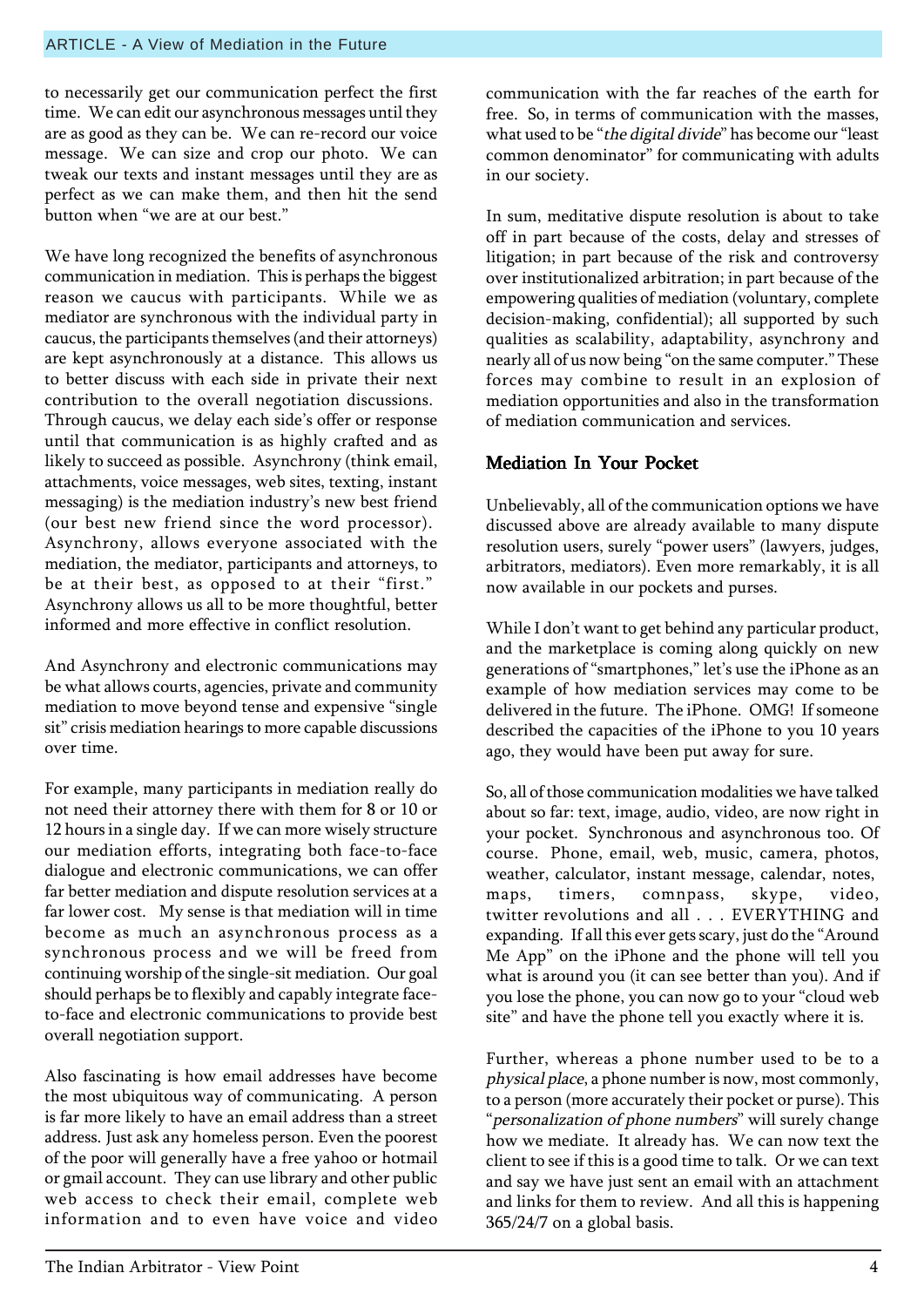More of my circuits are blown when we consider that certain disputes will (necessarily) be resolved exclusively online. The largest dispute resolution system in the world is at eBay. eBay has developed a really smart robot that resolves about 85% of their disputes (millions per year). All of the domain disputes have been resolved online. CyberSettle has developed a rather effective blind bidding process that is making them millions. AAA, JAMS, ICC, WIPO . . . you name the international dispute resolution organization . . . they are all now getting into the "online game." They see the future. They are not dumb.

Richard Susskind, lead technology consultant to the UK Courts, has described a number of the changes that are taking place in his recent book: The End of Lawyers?: Rethinking the Nature of Legal Services (2009), A review of Susskind's book describes:

ìa world in which, at least in part, legal services are commoditized, IT renders conventional legal advice redundant, clients and lawyers are collaborators under the one virtual roof, disputes are dominated by technology if not avoided in the first place, and online systems and services compete with lawyers in providing access to the law and to justice."

So, the first challenge is for face-to-face practitioners and processes to most capably integrate online and other electronic communication technologies. They all fit in your pocket for gosh sakes. There is also a different world when we mediate exclusively online. In some of these circumstances, it even becomes a bit challenging to think in "geographic" terms in terms of jurisdiction, law, even professional licensing. If we are professionals operating online, in one place, but serving people in other states and countries, where are we practicing? We may be moving to new concepts beyond traditional concepts of geographic jurisdiction to a new world of "Trusted Online Communities (TOCs) and "Digital Identities" to create trust and agreed-upon, predictable dispute resolution processes where a part of the ethos of the community may well include accountability for resolving conflicts. For more on this topic, see the excellent paper by Jeff Aresty: "Digital Identity and the Lawyer's Opportunity for Furthering Trusted Online Communities" at www.internetbar.org.

Again, perhaps most mind-boggling is that all of the technologies described are already here today. The only barriers to growth and development are our own creative limitations. While we may look with nostalgia at early romantic notions of face-to-face (synchronous) mediation, there have been some real problems with this model. Let's start with cost and access. In many cases, the proper comparison for online mediation is

not this romanticized idyllic mediation (as much time as it takes), but, more likely, no available or affordable mediation services at all. The online environment is going to allow us to bring quality mediation assistance to the far reaches of our society and the globe. The online environment can bring mediation to people and situations that have never been able to access or afford any meaningful dispute resolution process.

#### Additional Likely Trends: Emissary Mediation, Education & Empowerment; Real Time Involvement Empowerment; Real Time Involvement

As dispute resolution moves more and more online, content submission (be it text, image, audio and/or video) will be more and more user driven (asynchronous, convenient, edited at best, generated without taxi meter running). Missing will be the mediator's acute ability to note non-verbal indications of acceptability and resistance. The thing that is admittedly hard to do mediating online is what I call "simultaneous problemsolving." The communication systems just are not responsive and flexible enough for us to intervene effectively in real time. For describing process and sharing information with everyone, synchronous communication is great. But, when it comes to the heavy negotiation lifting, my sense is that mediators will more and mnore come to serve as "emissaries" of wellconsidered offers and responses. Think Henry Kissinger and shuttle diplomacy. Their will be less simultaneous problem-solving and more asynchronous problemsolving. I would not be surprised if online mediation increasingly has the mediator more proactively acting as diplomat and emissary.

The online environment also uniquely offers us the ability to educate and empower participants about how to best participate in mediation (everything from technical suggestions to observations about communication options, suggestions for effective negotiation, etc.) In fact, why settle for an ordinary education when the online environment allows us to do things for large numbers at the highest possible level. The online environment also can serve as a base for "emergency" services as well as links to resources and shared situation-solution knowledge bases (what has worked for others in similar situations).

With all of these communication opportunities and mediation as the best concept since sliced bread, how can we not see the future of mediation as bright? Soon we will have world class conflict resolution and mediation education and access to every desktop, laptop and smartphone. The online environment allows us to bring mediation to every pocket and purse. We are all now connected.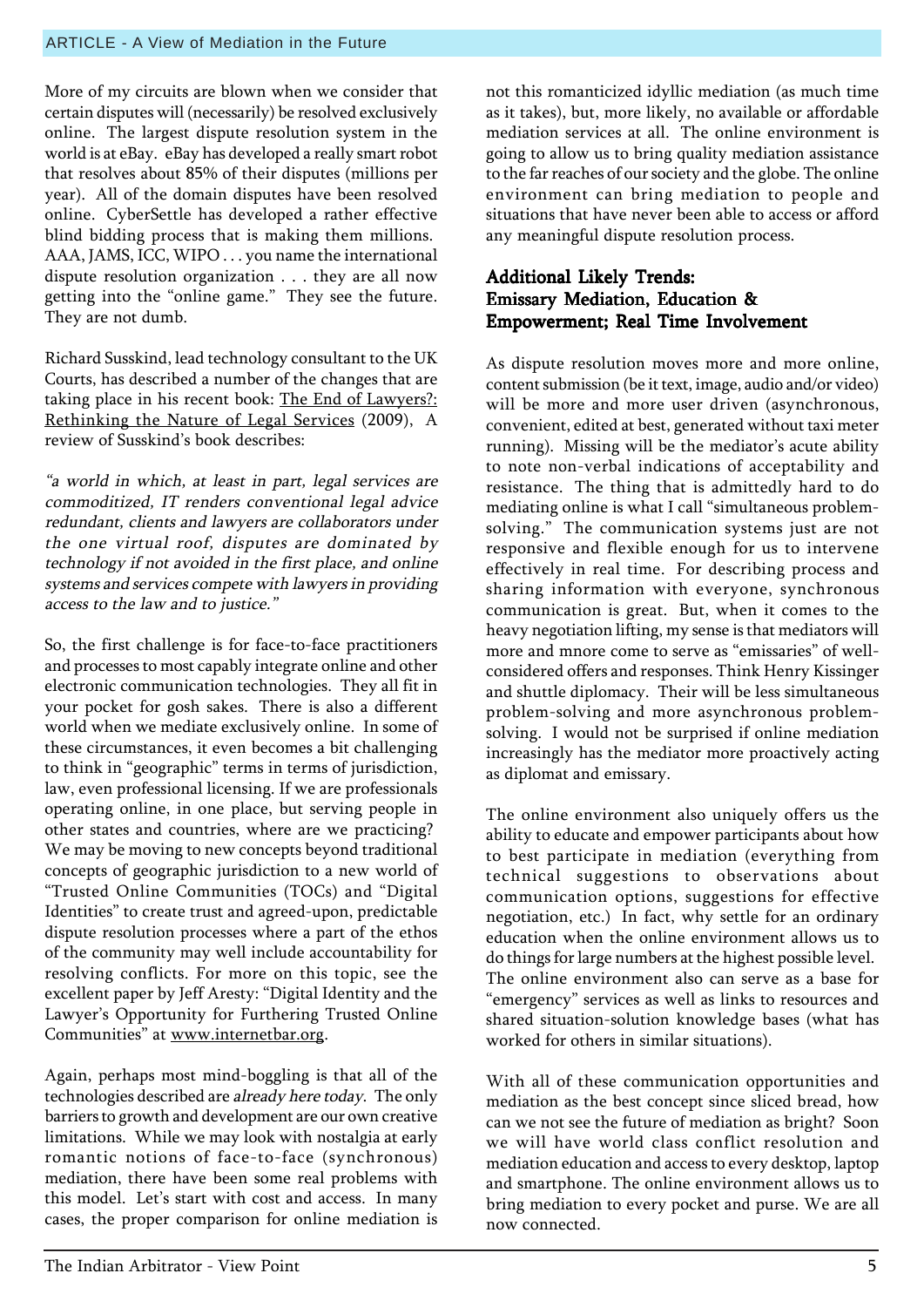With all of these communication opportunities and mediation as the best concept since sliced bread, how can we not see the future of mediation as bright? Soon we will have world class conflict resolution and mediation education and access to every desktop, laptop and smartphone. The online environment allows us to bring mediation to every pocket and purse. We are all now connected.

And just to be sure that all circuits are fully blown, our communication options may get to be so good that mediators will come to be part of live conflict situations . . . so that disputing ex-spouses may come to text a parenting mediator for real time help, or a construction mediator may help a contractor and sub-contractor resolve a matter by taking a shared tour of the construction while looking at and talking into their smartphones. For more on this topic of real time conflict involvement, see "The Future of ODR: One Brief Glimpse" by Sanjana Hattotuwa at www.info-share.org.

#### **Conclusion**

This is only one wild-eyed peek into the future. I hope stimulate a bit of new thinking within each reader and within the global mediation field. While it is of value to consider our roots and our current condition, that is water under the bridge. The real questions are now, knowing all we know, how can we best utilize the mediation model to further improve American and global life.

(Author: Jim Melamed co-founded Resourceful Internet Solutions (RIS) and Mediate.com in 1996. Before this, Jim founded The Mediation Center in Eugene, Oregon in 1983 and served as Executive Director of the national Academy of Family Mediators from 1987 to 1993. Jim is past-Chair of the Oregon Dispute Resolution Commission and a member of the Oregon State Bar. Jim teaches Mediation at the Pepperdine University School of Law's Straus Institute for Dispute Resolution)



Many will leave a relationship for the slightest reason. Marriages break up over trivial things. Lifelong friendships are destroyed in a blink. Brothers and sisters won't speak to each other nor children to parents.

Something made them leave. Something broke the relationship. Something caused the split.

What would it take for leaving the relationship? With every relationship that you have, that question looms.

With the increased sensitivities these days, the answers on that list are often long.

When you ask yourself the question, "What would it take to make me leave?" the shorter and more traumatic the list, the more likely the relationship will endure because with all relationships, sooner or later something is likely to happen.

So think about your relationships, and ask yourself the question: What would it take to make me leave?

....and for the relationships that you really want to last, perhaps you should shorten the list.

God Himself does not propose to judge a man until he is dead.

So why should you?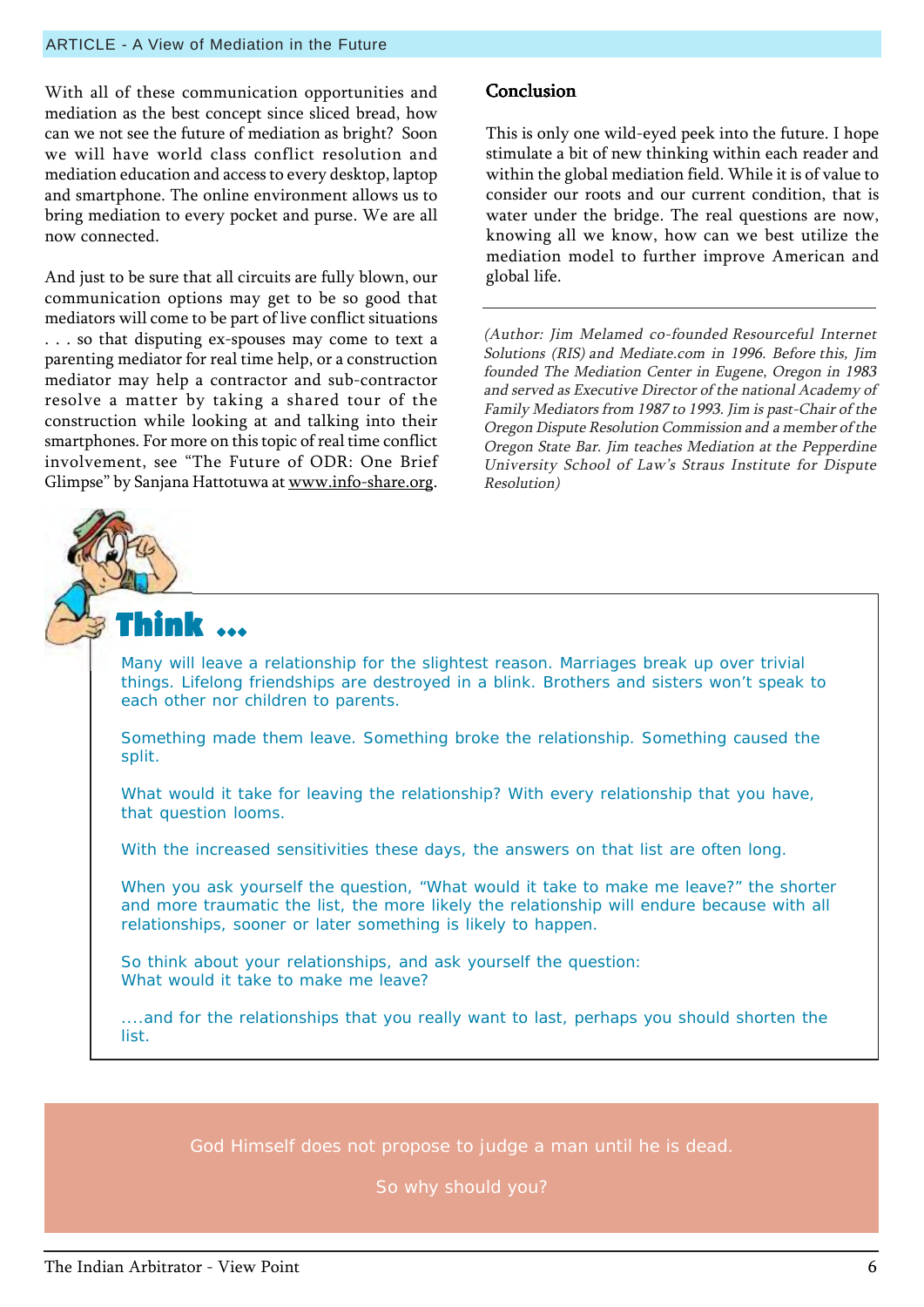#### ARTICLE - Harmonising Indian Arbitration Law with International Practice



## Harmonising Indian Arbitration Law with **International Practice**

: SWAPNIL GUPTA

Article focusus on the question of applicability of Part-I of the Act to arbitrations which have their seat outside India. Can a party in an arbitration being held outside India be allowed recourse to interim measures of protection from courts in India?

#### Introduction

India enacted the Arbitration and Conciliation Act, 1996 (herein after 'the Act') to bring the law of arbitration in India in consonance with the international consensus reflected in the UNCITRAL Model Law, 1985 (herein after 'the Model Law'). Since its enactment, the Act has been a subject of significant amount of judicial interpretation.

This Article will focus its attention on the question of applicability of Part-I of the Act to arbitrations which have their seat outside India. $^1$  S 2 (2) of the Act provides that "this Part [Part-I] shall apply where the place of arbitration is in Indiaî. The predominant view amongst the High Courts before the judgment in Bhatia Internationa $l^2$  was that Part-I, by virtue of S.2 (2), would not apply to arbitrations held outside India. 3 However, in Bhatia International the Supreme Court held that Part-I will apply to arbitrations held outside India unless its application is excluded. The question of applicability of Part-I is crucial since it contains certain important

provisions which must be made available to international arbitrations held outside India for their smooth functioning, such as, the Courts' power to grant interim measures and court assistance in taking evidence. On the other hand, it contains other provisions, for instance, challenge to an arbitral award, which, if applied to arbitrations outside India, will disrupt the effectiveness of the arbitral system.

The Model Law, via Art 1 (2), clearly delineates which of its provisions will apply when the arbitration is held outside the state adopting the Model Law. However, in the Indian Act there is ambiguity on the question of applicability of Part-I to arbitrations held outside India; in the words of the Supreme Court the Act is "not well drafted".<sup>4</sup> Recently, in Venture Global<sup>5</sup>, the Supreme Court has held that a foreign award may be challenged under Part-I of the Act. However, Hon'ble Mr. Justice Katju has expressed his inability to agree with the decision in Bhatia International and Venture Global in an unreported order of the Supreme Court<sup>6</sup>, and the appeals in that case have been referred to the Hon'ble

<sup>1</sup> Arbitrations having seat outside India should not be confused with ëinternational commercial arbitrations. International commercial arbitration is defined in S. 2 (f) of the Act and may take place either in India or outside India.

<sup>&</sup>lt;sup>2</sup> Bhatia International v. Bulk Trading S.A AIR 2002 SC 1432.

<sup>&</sup>lt;sup>3</sup> In Bhatia International at Para 12 it is pointed out that the Orissa, Bombay, Madras, Delhi and Calcutta High Courts have held that Part I of the Act would not apply to arbitrations which take place outside India. Some of these decision are: Marriot International Inc. v. Ansal Hotels Ltd. AIR 2000 Delhi 377; Biotechnology NV v. Unicorn GmbH Rahn Plastmaschinen 1998 (47) DRJ 397; Keventor Agro Ltd. v.Seagram Company Ltd. 1998 CS No. 592 of 1997 dated 27.01.1998 (Cal).

<sup>4</sup>Bhatia International v. Bulk Trading S.A AIR 2002 SC 1432, Para 35

<sup>&</sup>lt;sup>5</sup> Venture Global Engineering v. Satyam Computer Services Ltd. AIR 2008 SC 1061

<sup>6</sup> Bharat Aluminum & Co. v. Kaiser Aluminum Technical Services Inc. CA No. 7019 of 2005, dated 16/01/08.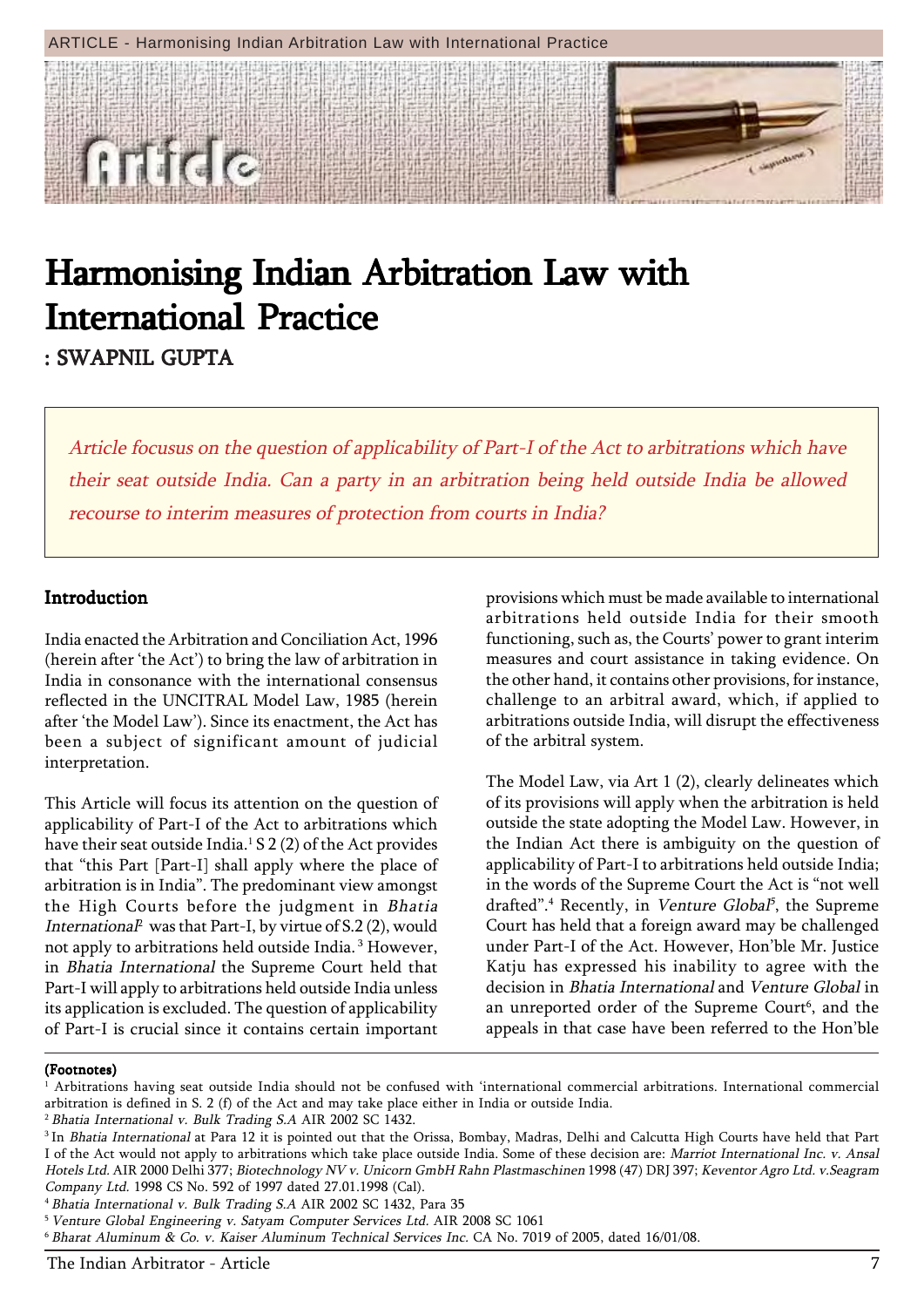Chief Justice of India to be placed before a larger Bench. In the backdrop of these precedents this article will explore the possible judicial interpretations that can bring the interpretation of the Arbitration and Conciliation Act, 1996 in line with the international consensus as reflected in the Model Law.

#### Position under the UNCITRAL Model Law and the significance of interim measures

Article 1 (2) of the Model Law provides that reference to arbitration, interim measures of protection, and recognition and enforcement of an award are few matters with respect to which Courts in all jurisdictions can exercise their power to assist arbitration.<sup>1</sup> With respect to all other matters of arbitral assistance and supervision, the Model Law provides a strict territorial

Giving impetus to international arbitration would certainly mandate allowing interim measures of protection by court(s) that have jurisdiction over the property, which is the subject matter of a dispute,

criterion<sup>2</sup>. . The general principle of the Model Law is that courts of the seat of arbitration alone can perform functions of arbitral supervision including hearing any challenge to the award. The exceptions to this strict territorial principle have been carved out in Art 1(2) because issues regulated in these provisions are linked to the principle of universal recognition of the arbitral process.3 The Model law recommends interim measures of protection from the court in support of arbitration in Article 9.

The general principle of the Model Law is that courts of the seat of arbitration alone can perform functions of arbitral supervision including hearing any challenge to the award.

irrespective of whether the arbitration is being conducted in that jurisdiction. In the absence of such protection a claimant (or a respondent with a counterclaim) could end up with a worthless arbitral award if the losing party manages to liquidate its attachable assets or moves them to a 'safe' jurisdiction<sup>4</sup>. Interim measures by an arbitral tribunal do not always meet the requirement of the situation as often protection is required even before the tribunal is set-up<sup>5</sup>. Moreover, tribunal ordered measures are not enforceable in most jurisdictions<sup>6</sup>.

#### Bhatia International: The First Chapter of the Story.

Can a party in an arbitration being held outside India be allowed recourse to interim measures of protection

> from courts in India? This was the question before the Supreme Court in Bhatia International.

> In the Arbitration and Conciliation Act, 1996, there is no provision akin to Article 1(2) of the Model Law and hence the Act had a structural lacuna as it did not delineate which of its provisions are to apply even when the seat of the arbitration is outside India. The Supreme Court was faced with the unenviable task of interpreting a statue that had

certain structural lacunae. The literal interpretation of S. 2  $(2)$ , as given by the High Courts<sup>7</sup>, was resulting in hardship to parties to international arbitrations<sup>8</sup>

The Supreme Court was forced to make up for this lacuna in the Act by placing an interpretation on S. 2(2) that

<sup>&</sup>lt;sup>1</sup> UNCITRAL Second Working Group, 7th Session, 1984 Report, Model law on International Commercial Arbitration: Territorial Scope of Application and Related Issues, A/CN.9/WG.II/WP.49, Para 20-22. Retrieved 2<sup>nd</sup> August, 2009, from http://www.uncitral.org/uncitral/en/ commission/working\_groups/2Contract\_Practices.html/

<sup>2</sup> UNCITRAL, Report of the United Nations Commission on International Trade Law on the work of its eighteenth session, 3-21June 1985, A/40/17. See Para 72-83 on adoption of strict territorial criterion. Retrieved 30<sup>th</sup> July, 2009, from http://www.uncitral.org/pdf/english/ yearbooks/yb-1985-e/vol16-p3-46-e.pdf/

 $^3$  Binder, Peter 2005, *International Commercial Arbitration and Conciliation in UNCITRAL Model Law jurisdictions,* 2nd edn, Thompson Sweet&Maxwell, London, p. 21

<sup>4</sup> Binder, Peter 2005, International Commercial Arbitration and Conciliation in UNCITRAL Model Law jurisdictions, 2nd edn, Thompson Sweet&Maxwell, London, p. 101

<sup>&</sup>lt;sup>5</sup> Redfern, D.Alen 1995, 'Arbitration and the Courts: Interim Measures of Protection — Is the Tide About To Turn?', Texas International Law Journal, Winter 1995, p. 71

<sup>6</sup> Art.17 UNCITRAL Model Law, 1985, does not provide for enforceability of interim measures by the tribunal. See Binder, Peter 2005, International Commercial Arbitration and Conciliation in UNCITRAL Model Law jurisdictions, 2nd edn, Thompson Sweet&Maxwell, London, p. 394, for jurisdictions where tribunal ordered interim measures are enforceable. <sup>7</sup> See note 3 supra.

 $^8$  Mandal, Shiva & Modi, Zia 2001, 'Case Comment *Marriot International Ltd v. Ansal Hotels Ltd.*', *International Arbitration Law Review* 2001. Non-availability of interim measures to parties to an arbitration held outside India is described as a 'critical impediment' to arbitration.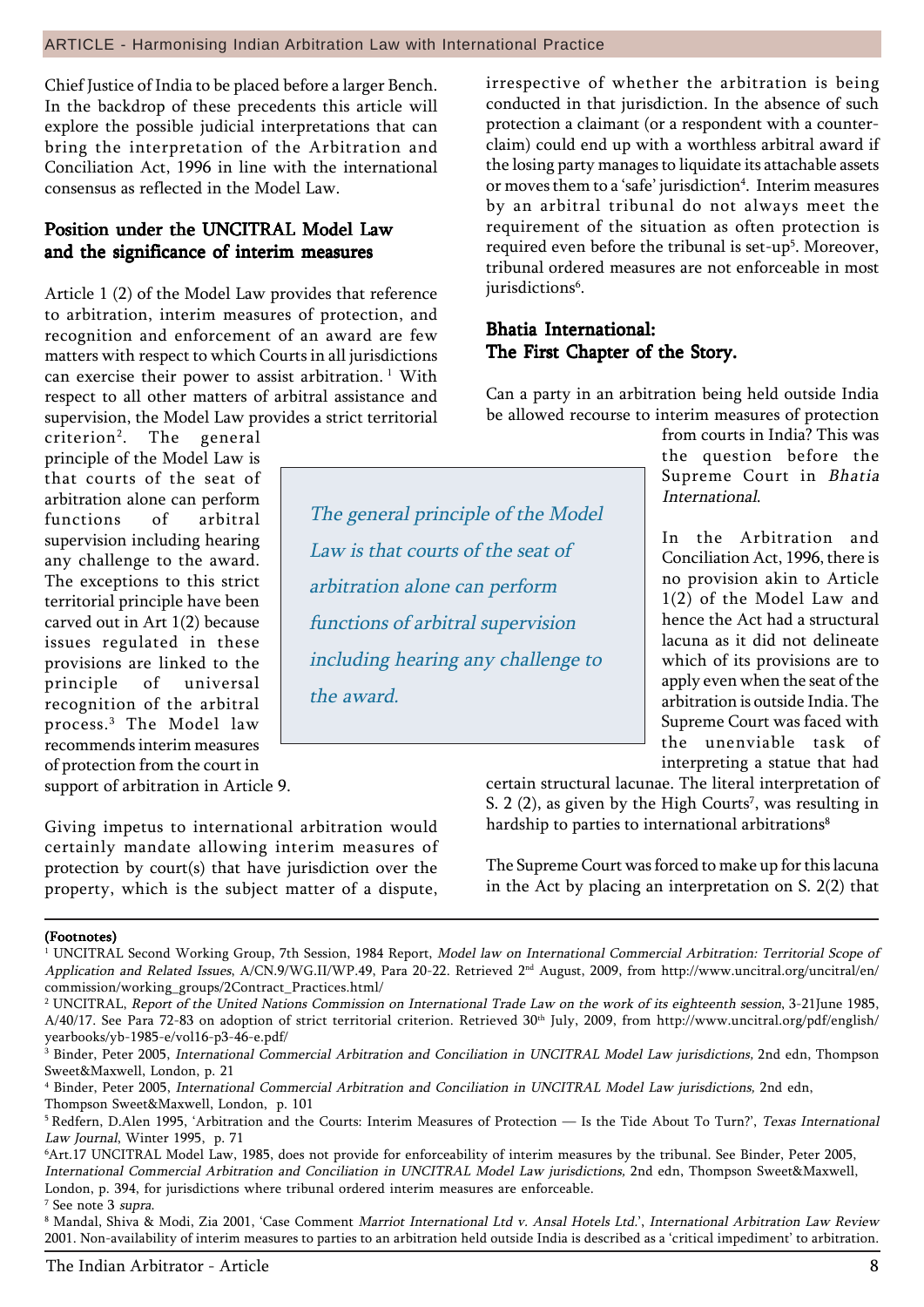extends the protection of section 9 to arbitrations conducted outside India. The Supreme Court gave the following interpretation to S. 2(2):

"the provisions of Part I would apply to all arbitrations and to all proceedings relating thereto. Where such arbitration is held in India the provisions of Part I would compulsory apply and parties are free to deviate only to the extent permitted by the derogable provisions of Part I. In cases of international commercial arbitrations held out of India provisions of Part I would apply unless the parties by agreement, express or implied, exclude all or any of its provisions."

The Supreme Court, therefore, rejected the interpretation of S. 2(2) given by the Delhi High Court in cases like *Marriot*' as, in the opinion of the Supreme Court, they resulted in inconsistencies, uncertainty and friction in the system of arbitration.  $2$  The result was that parties in an arbitration held outside India would be free to approach the courts to seek interim measures of protection. However, in the process the Court opened up a pandoraís box of interpretative problems, the effect of which is seen in judgments like Venture Global<sup>3</sup>. In Bhatia International the question of applicability of Part-I to arbitrations held outside India arose in the context of interim measures of protection, however, the judgment has been subsequently interpreted and followed in various contexts including setting aside of awards $^4$  and appointment of arbitrators $^5\!$ .

#### Venture Global Engineering v. Satyam Infoway Ltd.

In Venture Global the question raised was whether parties to an arbitration held outside India could approach the courts in India to set aside a foreign award? The dispute resolution clause in the contract provided that the substantive law of the contract will be the Law of Michigan whilst the arbitration will be conducted by LCIA. There was a non-obstante clause in the contract which provided that parties will abide by the Indian Companies Act, 1956.

In Venture Global the Supreme Court held that, in light of Bhatia International, Part-I is applicable to arbitrations held outside India and, therefore, parties to a foreign award can approach the competent court in India to set-aside the award. The Supreme Court rejected the contention that the decision in Bhatia International should not be extended to the applicability of S.34, which relates to setting-aside of awards, to foreign awards. The High Courts in a number of judgments, decided post-Bhatia International, had held that since Part-II provided specific provisions with respect to enforcement of foreign awards the provision with respect to the setting aside and enforcement of awards in Part-I should not apply to foreign awards.<sup>6</sup> The Supreme Court, in Venture Global, rejected this interpretation arguing in effect that since Part-II relates only to enforcement of awards it can not exclude the provisions of Part-I relating to the setting aside of awards.<sup>7</sup> It was, therefore, held that to apply S.34 to foreign awards will not result in any inconsistency with any provision of Part-II including  $S.48^8$ .

The Supreme Court in Venture Global, however, failed to consider the 'friction' this will cause in the system of arbitration, a concern which weighed heavily with the court in Bhatia International. Setting-aside of an award is not the same as its non-enforcement; in case an award is set-aside, its enforcement may be refused in any other New York Convention jurisdiction.<sup>9</sup> In effect, settingaside of an award leads to its annulment precluding its enforcement in other jurisdictions.10 The Supreme Court was aware of this distinction in Venture Global and this was the very reason that it held the Indian Courts competent to exercise jurisdiction to set-aside a foreign award in order that it may not be enforced in another country without being subjected to the scrutiny of Indian Courts. However, setting aside due to its ëextraterritorial' impact must be in accordance with the international consensus as reflected in the New York Convention<sup>11</sup>

<sup>&</sup>lt;sup>1</sup> Marriot International Inc. v. Ansal Hotels Ltd. AIR 2000 Delhi 377

<sup>&</sup>lt;sup>2</sup> Bhatia International v. Bulk Trading S.A AIR 2002 SC 1432, Para 15

<sup>&</sup>lt;sup>3</sup> Venture Global Engineering v. Satyam Computer Services Ltd. AIR 2008 SC 1061 has held S.34, relating to setting aside of arbitral awards, applicable to foreign awards.

<sup>4</sup> Venture Global Engineering v. Satyam Computer Services Ltd. AIR 2008 SC 1061

<sup>5</sup>Citation Infowares Ltd. V. Equinox Corporation JT 2009(8)SC 316, Indetel Technical Services Ltd. v. W.S. Atkin PLC AIR 2009 SC 1132 <sup>6</sup>Inventa Fischer GmbH and Co. v. Polygenta Technologies Ltd. 2005 (2) ArbLR 125 (Bom), Jindal Drugs Ltd. v. Noy Vallesina Engineering SPA 2002 (3) BomCR 554, Force Shipping Ltd. v. Ashapura Minechem Ltd. 2003 (3) ArbLR 32 (Bom), Bulk Trading S.A. v. Dalmia Cement 2006 1 Arb Lr 38 (del), J.K Industries v. D.S. Stratgem Trade A.G. MANU/DE/8771/2007

<sup>7</sup> Venture Global Engineering v. Satyam Computer Services Ltd. AIR 2008 SC 1061, Para 19

<sup>&</sup>lt;sup>8</sup> S.48 relates to grounds for refusing enforcement of foreign award.

<sup>9</sup> Article V 1 (e) of the 1958 Convention on the Recognition and Enforcement of Foreign Arbitral Awards

<sup>&</sup>lt;sup>10</sup> Exceptions to this understanding are found in the following cases Societe Hilmarton v. Societe O.T.V. XX Y.B. COM. ARB. 663 (1995), Chromalloy Aeroservices v. Arab Republic 939 F. Supp. 907 where awards which had been duly set-aside were also enforced.

<sup>&</sup>lt;sup>11</sup> 144 Countries are signatories to the convention. Status retrieved 28<sup>th</sup> August, 2009, from http://www.uncitral.org/uncitral/en/ uncitral\_texts/ arbitration/NYConvention\_status.html/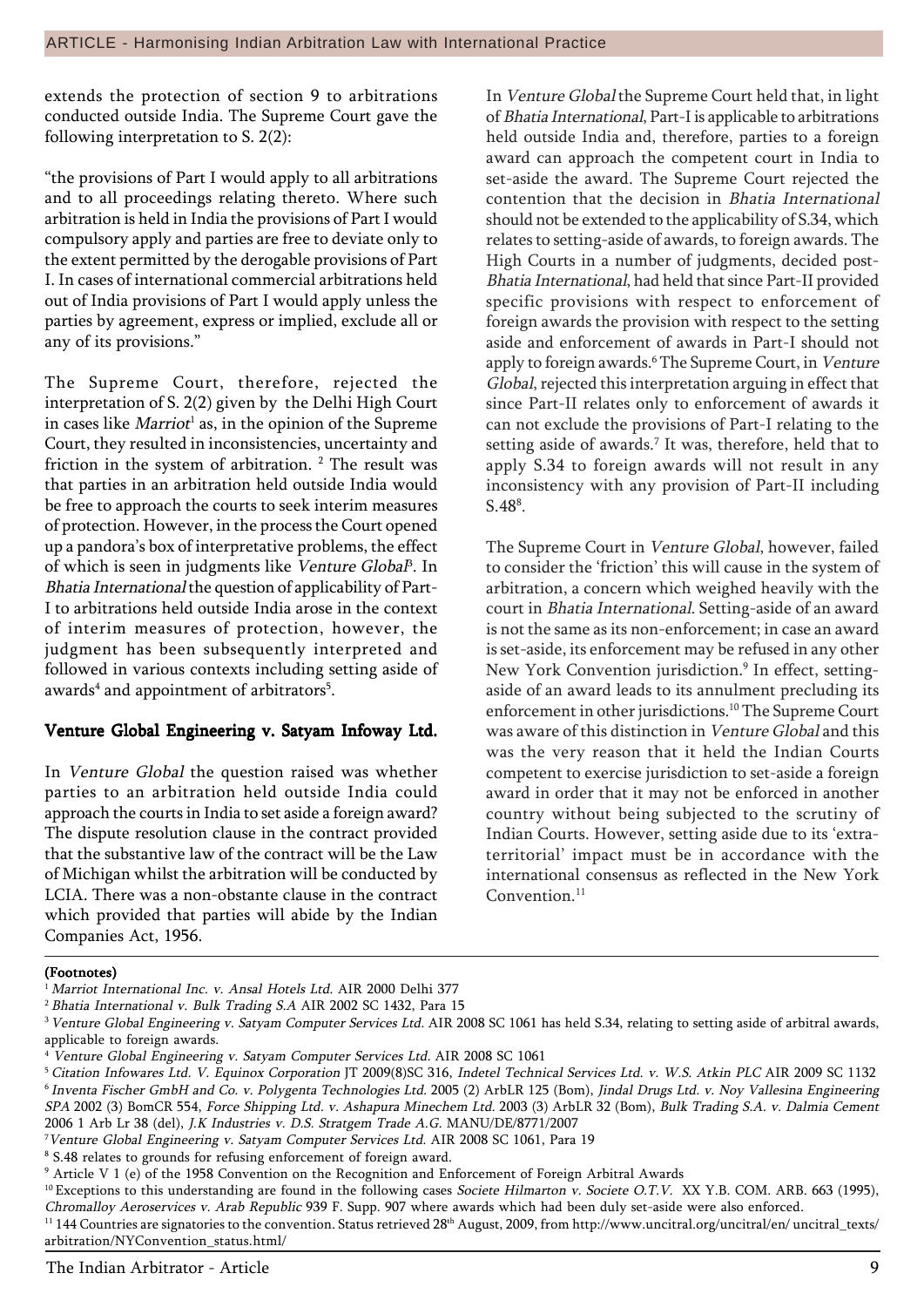Venture Global runs contrary to the understanding reflected in the New York Convention. Article V 1 (e) of the Convention which provides that the enforcement of an award may be refused in any country if it has been set-aside in the county of its origin or the country under the law of which it had been made. In Article V 1 (e), ëthe country under the law of which the award has been made' refers to the country whose law governs the arbitration agreement and not the country whose law governs the contract.<sup>1</sup> This means that, an Indian court can effectively set-aside an award only if it has been made in India or if the arbitration agreement has been subjected to the Indian law.<sup>2</sup> The Supreme Court in Venture Global did not enter any finding that the law of the arbitration agreement is Indian. An order setting aside an award would be effective only if it is recognized

by other contracting states as an effective setting aside of the award. Since India is not the country of origin in the case of Venture Global, any order setting aside the award would be ineffective as it would not be respected by courts in other states.

A situation similar to Venture Global arose in the case of American Construction Machinery & Equipment Corporation Ltd (ACME).<sup>3</sup> In this case, there was an arbitration

between an American equipment supplier and a Pakistani government-owned corporation. The arbitration was held in Geneva in accordance with the ICC Arbitration Rules and an award was rendered in favour of ACME. The Pakistani corporation had the award set-aside in a Pakistani Court on the ground that it was not in accordance with the law under which it was made (allegedly Pakistani Law was the applicable substantive law). The award was sought to be enforced in US where the District Court held that 'the law under which this award was made' was Swiss law because the award was rendered in Geneva, pursuant to Swiss arbitration law. The District Court, therefore, held that

Article V 1 (e) of the NYC could not be invoked in the case and accordingly enforced the award. In Venture Global the SC did not set aside the award but, after stating that S. 34 of Part-I would apply to an arbitration held outside India having 'nexus' with India, and remanded the matter to the competent court. $^1$  Had the award been set aside, it would have perhaps met the same fate as the award in ACME. After the Supreme Court's decision in Venture Global, while proceedings were pending before the competent court, the award was enforced against the judgment-debtor in the USA.<sup>2</sup>

The question as to which Court should have jurisdiction to supervise the arbitration has always been a thorny question for international arbitration. If Indian courts can interfere in arbitrations to be held outside India what

> should be the criterion for them to exercise their jurisdiction? Venture Global seems to suggest that if there is an 'intimate nexus' with India a foreign award may be set-aside in India. The contours of this 'intimate nexus' reproduces a field of ambiguity which was sort to be avoided by the Model Law by adopting a strict territorial criterion<sup>3</sup> for determining jurisdiction of courts hearing matters relating to arbitration. The Venture Global case has brought back to life the controversy surrounding 'nexus'

which had been successfully buried by the Model Law.

#### Conclusion: Exploring Possible Solutions

In Bhatia International the concern of the Court was that if Part-I was held not applicable to arbitrations held outside India then this would result in parties to arbitrations held outside India being deprived of the valuable right to get interim measures from the courts. In Venture Global the concern of the Court was that the award was not being enforced in India in spite of the 'close and intimate' nexus with India and, therefore,

#### (Footnotes)

<sup>5</sup> Satyam Computer Services, Ltd. v. Venture Global Engineering, LLC. 2009 FED, approved in 0273N (6th Cir.)

6 UNCITRAL, Report of the United Nations Commission on International Trade Law on the work of its eighteenth session, 3-21 June 1985, A/40/17. See Para 72-83 on adoption of strict territorial criterion. Retrieved 30<sup>th</sup> July, 2009, from http://www.uncitral.org/pdf/english// yearbooks/yb-1985-e/vol16-p3-46-e.pdf/

If Indian courts can interfere in arbitrations to be held outside India what should be the criterion for them to exercise their jurisdiction?

<sup>1</sup> O.N.G.C v. Western Company of North America AIR 1987 SC 674. Also, International Standard Electric Corporation v. Bridas Sociedad Anonima Petrolera, Industrial Y Comercial 745 F. Supp. 172

 $^2$  Van Den Berg, Albert Jan, *The New York Convention of 1958: An overview*. Retrieved 30<sup>th</sup> July, 2009, from http://www.arbitrationicca.org/media/0/12125884227980/new\_york\_convention\_of\_1958\_overview.pdf/. Mr. Van Den Berg points out that in most the cases it is the seat of arbitration that determines the governing law of arbitration and a case in which seat of arbitration is different from the governing law of the arbitration agreement is nowadays merely 'theoretical'.

<sup>&</sup>lt;sup>3</sup> American Construction Machinery & Equipment Corporation Ltd. v. Mechanised Construction of Pakistan Ltd. 659 F. Supp. 426. Affirmed by the Court of Appeal for the Second Circuit in 828 F.2d 117.

<sup>&</sup>lt;sup>4</sup> Venture Global Engineering v. Satyam Computer Services Ltd. AIR 2008 SC 1061 has been referred to larger bench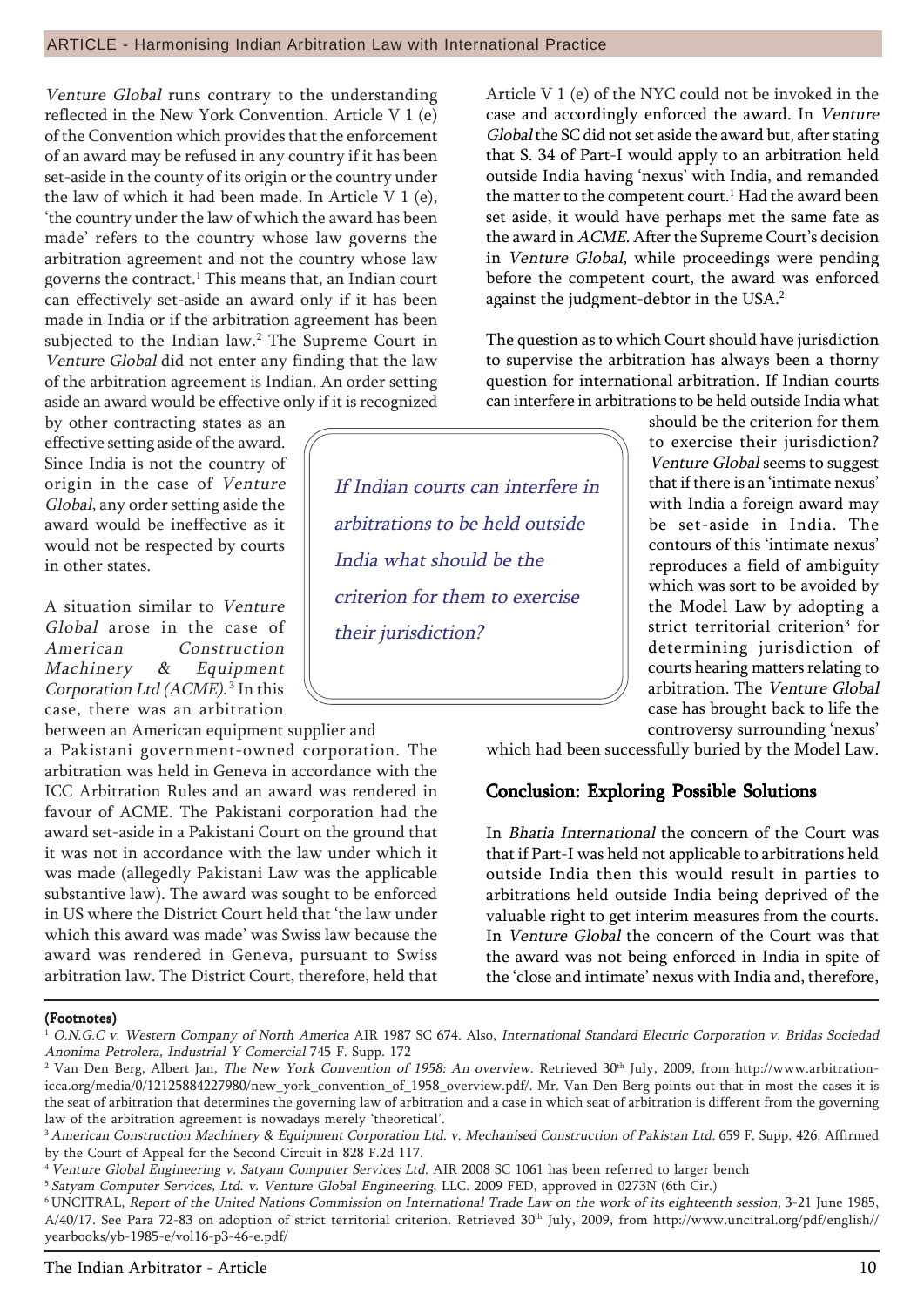the judgment debtor was deprived of his remedy under S.48. The Supreme Court was of the opinion that in case a judgment-debtor under an award resides abroad the decree-holder may circumvent enforcement proceedings in India even in respect of properties situate in India by personal compliance extracted on the basis of a threat of contempt.

Completely disregarding the concern of the Court in Bhatia International would be to throw the baby out with bath water. It must be recognized that the Arbitration and Conciliation Act, 1996 contains certain lacunae which can be overcome only with 'creative interpretations', bordering on 'judicial legislation'. The interpretation of S. 2(2) given in Bhatia International was a valiant attempt to provide for interim measures in cases where the seat of arbitration is not in India. Unfortunately this interpretation does not further the concern of the Court in relation to interim measures since, in cases where there is an express or implied choice of law to govern the arbitration agreement, which often happens in international transactions, interim measures again will not be available $^{\rm l}$ . The judgment in Bhatia

International has created a peculiar paradox. It is indispensable to international arbitration that courts universally provide interim measures of protection irrespective of the seat of arbitration. At the same time, the Bhatia International judgment creates more problems than solutions by allowing other provisions of Part-I to apply to arbitrations held outside India.

In order to harmonise the Indian law with international practice there must be an interpretation of S. 2 (2) that permits certain provisions of Part-I to apply and others not to apply. The following interpretation it is suggested will resolve the problem:

It is imperative, if India has to emerge as an arbitration friendly country and as a center for international arbitration that the Indian law on arbitration harmonizes with the position in other jurisdictions

"S 2 (2) does not state that its provisions shall apply only where the place of arbitration is in India. The provisions of Part-I therefore may apply at the discretion of the Court even when the place of arbitration is outside India."

> The circumstances in which provisions of Part-I may apply can be fashioned around S. 2 (4) of the English Arbitration Act<sup>2</sup>. The criterion for applicability of various provisions should be culled out keeping in mind the concern of the Court in Bhatia International of supporting the arbitral process. Provisions such as interim measures of protection (S.9) and Court assistance in taking evidence (S.27) may be made readily available to parties to arbitration with seat outside India. Appointment of arbitrators may be granted in those rare cases where the seat of arbitration is not determinable. However, provisions like S.34 relating to setting-aside of the awards may be made available in only those rare cases where a close and intimate nexus with India demands that the award must be enforced in India.3 Such an interpretation can succeed only if the Honíble Court proceeds with the same concern for smooth functioning

of the arbitral system as was shown by the Hon'ble Court in Bhatia International. The spirit should be to align the Indian law with the position that is ubiquitous internationally.4

The advantages of such an interpretation will be:

♦ Interim measures of protection and other provisions of arbitral assistance will be made available to arbitrations held outside India

♦ There would be flexibility in applicability of provisions of Part-I

- (a) no seat of the arbitration has been designated or determined, and
- (b) by reason of a connection with England and Wales or Northern Ireland the court is satisfied that it is appropriate to do soî
- $^3$  In *Venture Globa*l for eg. the arbitration clause was part of a Share Holders Agreement and the share transfer under the award had to be affected in India.

Max India Ltd. v. General Binding Corporation OMP 136/2009 decided on 14.52009 by Delhi High Court. In this case, the Hon'ble Court has decided that the choice of English law excludes the provisions of Arbitration and Conciliation Act,1996 and, therefore, S.9, providing for interim measures, also stands excluded

 $^2$  The section reads "The court may exercise a power conferred by any provision of this Part …for the purpose of supporting the arbitral process where -

<sup>&</sup>lt;sup>4</sup> Naval Gent Maratime Ltd. v. Shivnath Rai Harnarain (I) Ltd. 2000 (54) DRJ 639. Hon'ble Justice Vikramjit Sen has held that interim measures of protection should be provided as that is the position in other jurisdictions.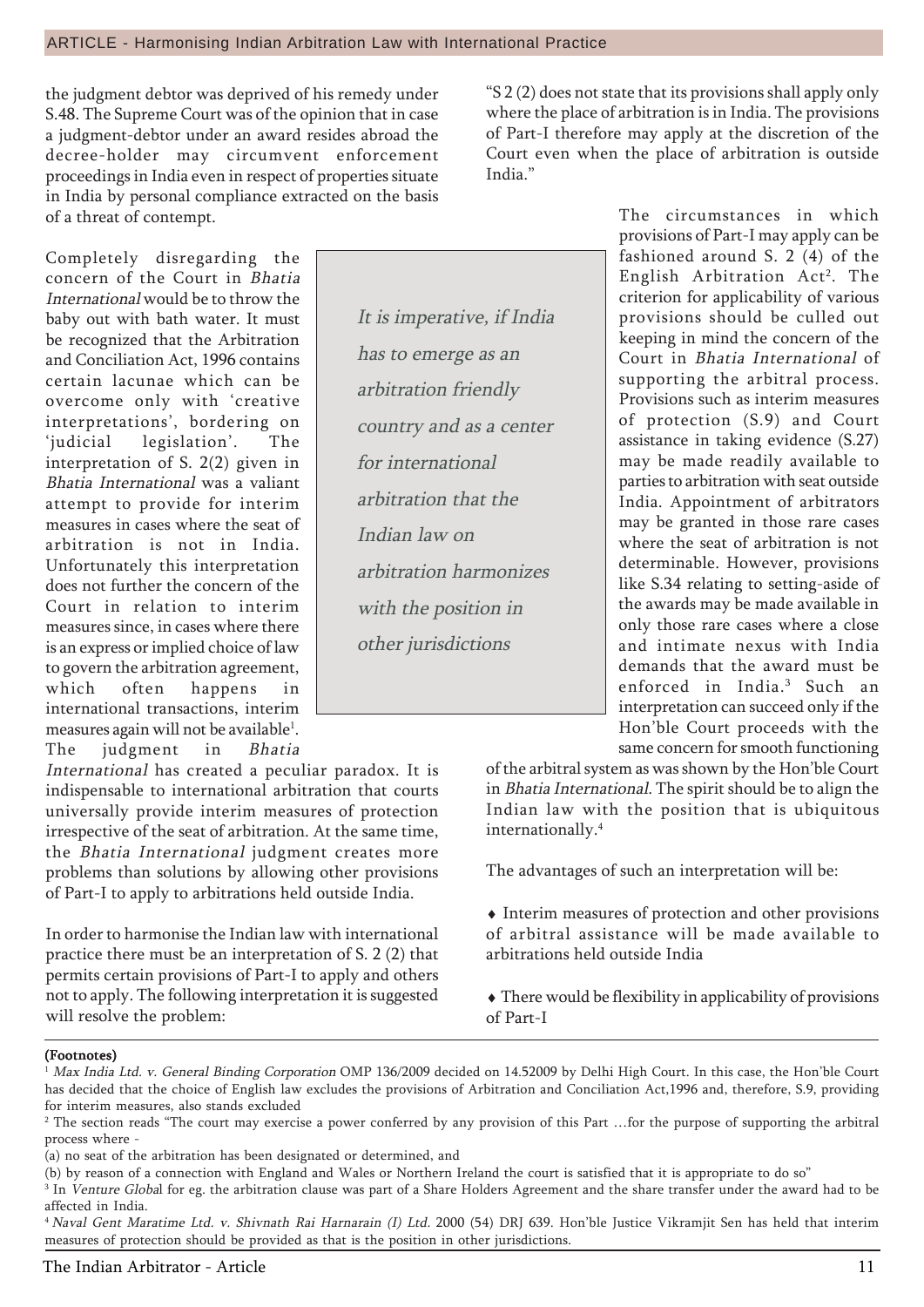#### ARTICLE - Harmonising Indian Arbitration Law with International Practice

♦ Challenge to foreign awards which after Venture Global are admitted as a matter of course since S.34 has been held applicable to foreign awards will be limited to those rare cases where a close and intimate nexus with India demands that the award must be enforced only in India.

♦ The concerns of the Supreme Court in both Bhatia International and Venture Global will be addressed.

The law laid down in Bhatia International and Venture Global may soon be placed before a larger Bench of the Supreme Court for re-consideration as noted above $^{\rm l}$  and, therefore, the possible judicial interpretations that can harmonize Indian law with international practice become all the more relevant.

It is imperative, if India has to emerge as an arbitration friendly country and as a center for international arbitration that the Indian law on arbitration harmonizes with the position in other jurisdictions. It is hoped that the necessary corrective steps will be taken soon either by the legislature or by the judiciary.

#### (Footnotes)

<sup>1</sup> See Note 6, *Supra* 

(Author: Swapnil Gupta is a Final Year LL.B student of Campus Law Centre, University of Delhi and has completed a P.G. Diploma in Alternate Dispute Resolution from the Indian Law Institute)

### Interested to contribute Articles?

We would like to have your contributions, provided they are not published else where. Articles should be in English. Please take care that quotations, references and footnotes are accurate and complete. Submissions may be made to the Journals Division, Indian Institute of Arbitration & Mediation, PDR Bhavan, Second Floor, Foreshore Road, Cochin - 682 016 or editor@arbitrationindia.com.

Publication of the Article will be the discretion of IIAM and submissions made indicates that the author consents, in the event of publication, to automatically transfer all copyrights thereof to the publisher of the IIAM Journal

#### **Questions and Answers**

A father and son went fishing one day. After a couple hours in the boat, the boy suddenly became curious about the world around him.

He asked his father, "How does this boat float?"

The father thought for a moment, then replied, "Don't rightly know, son."

The boy returned to his contemplation, then turned back to his father, "How do fish breathe underwater?"

Once again, the father replied, "Don't rightly know, son."

A little later, the boy asked his father, "Why is the sky blue?"

Again, the father replied, "Don't rightly know, son."

Worried he was going to annoy his father, he says, "Dad, do you mind me asking you all of these questions?"

"Of course not, son. If you don't ask questions, you'll never learn anything.

The Lighter Side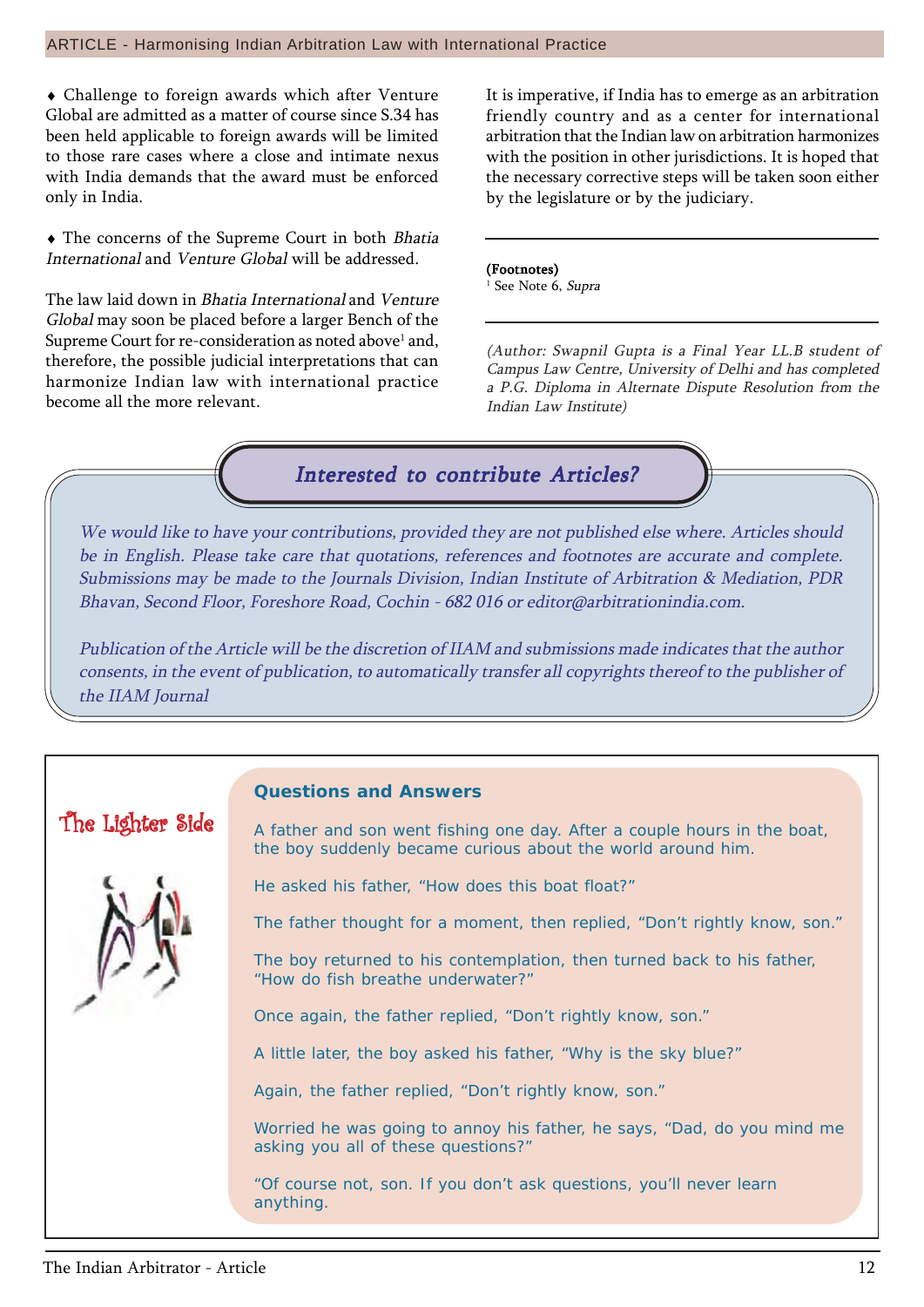# $s \mathcal{L}$  Events



## Consumer Court will not resolve telephone disputes

If you are a telephone subscriber and have a dispute with the service provider over an inflated bill or disconnection, then you can no longer rush to the neighborhood consumer court for quick and cheap redress of your grievance. The Supreme Court of India ended the jurisdiction of consumer courts to entertain disputes relating to telecom services. It said from now on, these disputes would be resolved through arbitration provided under Section 7B of the Indian Telegraph Act, 1885.

### $ICC - IBA$  Event in India

The first ever joint event organized by the ICC International Court of Arbitration and the International Bar Association in India entitled "Arbitration in the 21st Century - Making it Work" will take place in New Delhi on 4-6 December 2009. The conference opened by The Hon Justice K G Balakrishnan, Chief Justice of India, features moderators and speakers selected amongst the most prominent arbitrators and legal practitioners in the field.

### Forced mediation for separating couples Forced mediation for separating couples

Divorcing and separating couples could be compelled to consider mediation before going to court under plans being examined by the Ministry of Justice in the UK. At present, only parties who are funded by legal aid are obliged to consider mediating. Justice Minister informed that strategies are being made to increase public awareness of mediation. 'Mediation will lead to better outcomes for individuals and for their children, but the challenge is to get the message to people at the earliest possible stage', she said.

## Applications open for 5<sup>th</sup> International Commercial **Mediation Competition**

ICC has opened the online application process for another round of its International Commercial Mediation Competition. The renowned moot competition will take place at ICC headquarters from 6 to 10 February 2010.

> In matters of style, swim with the current; in matters of principle, stand like a rock.

> > ~Thomas Jefferson~